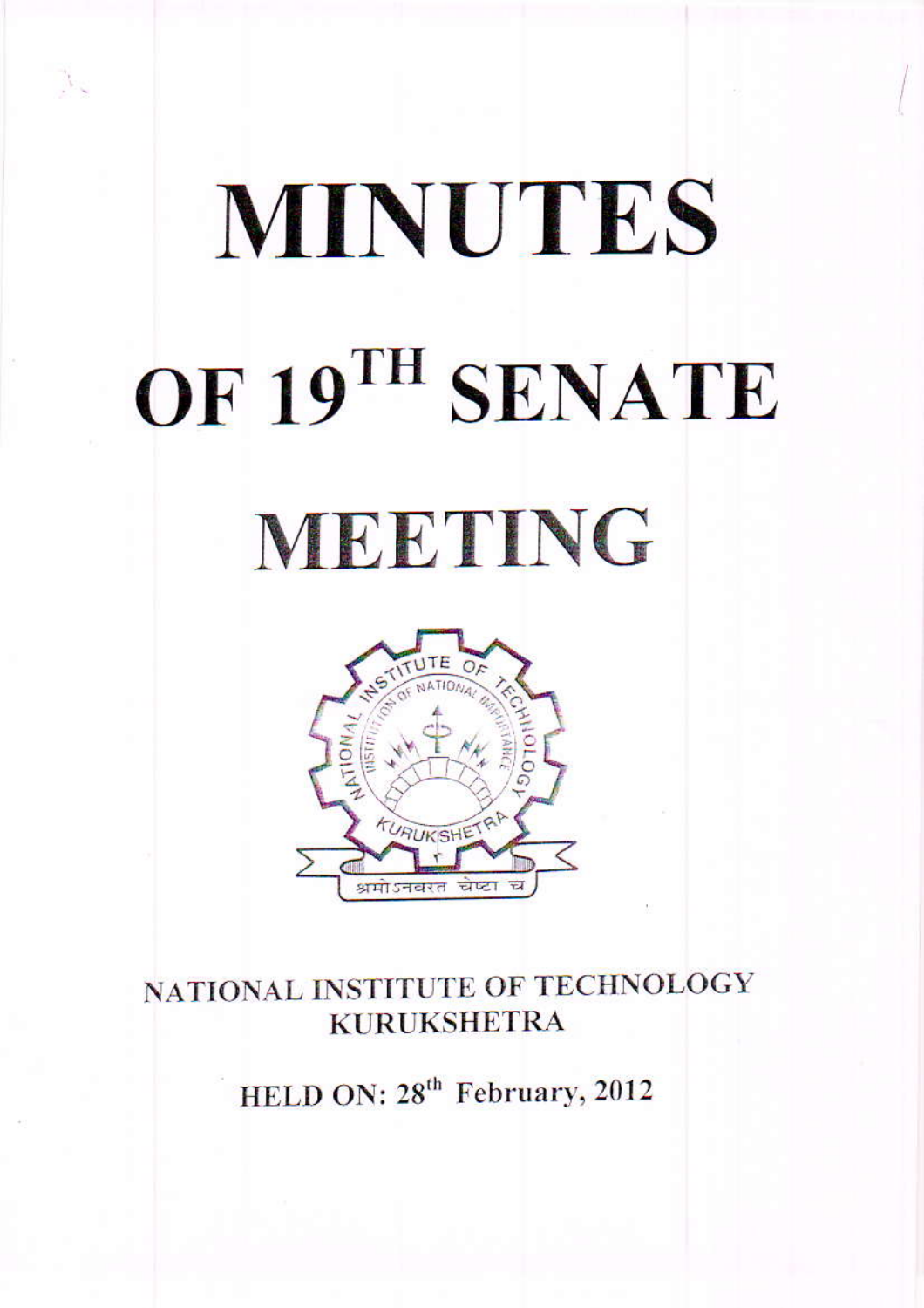|  |      |               | п   |  |    |        |
|--|------|---------------|-----|--|----|--------|
|  |      |               | me. |  |    |        |
|  |      |               | ٦   |  |    |        |
|  |      |               |     |  |    |        |
|  |      |               |     |  |    |        |
|  |      |               |     |  |    |        |
|  |      |               |     |  |    |        |
|  |      |               |     |  |    |        |
|  |      |               |     |  |    |        |
|  |      |               |     |  |    |        |
|  |      |               |     |  |    |        |
|  |      |               |     |  |    |        |
|  |      |               |     |  |    |        |
|  |      |               |     |  |    |        |
|  |      |               |     |  |    |        |
|  |      |               |     |  |    |        |
|  |      |               |     |  |    |        |
|  |      |               |     |  | œ. |        |
|  |      |               |     |  |    |        |
|  |      |               |     |  |    |        |
|  |      |               |     |  |    |        |
|  |      |               | i   |  |    |        |
|  |      |               |     |  |    |        |
|  |      | $\mathcal{D}$ |     |  |    |        |
|  |      |               |     |  |    |        |
|  |      |               |     |  |    |        |
|  |      |               | 19  |  |    |        |
|  |      |               |     |  |    |        |
|  |      |               |     |  |    |        |
|  |      |               |     |  |    |        |
|  |      |               |     |  |    |        |
|  |      |               |     |  |    |        |
|  | mag. |               |     |  |    |        |
|  |      |               |     |  |    |        |
|  |      |               |     |  |    |        |
|  |      | o pr          |     |  |    |        |
|  |      |               |     |  |    | $\sim$ |
|  |      |               |     |  |    |        |
|  |      |               |     |  |    |        |
|  |      |               |     |  |    |        |
|  |      |               |     |  |    |        |
|  |      |               |     |  |    |        |
|  |      |               |     |  |    |        |
|  |      |               |     |  |    |        |
|  |      |               |     |  |    |        |
|  |      |               |     |  |    |        |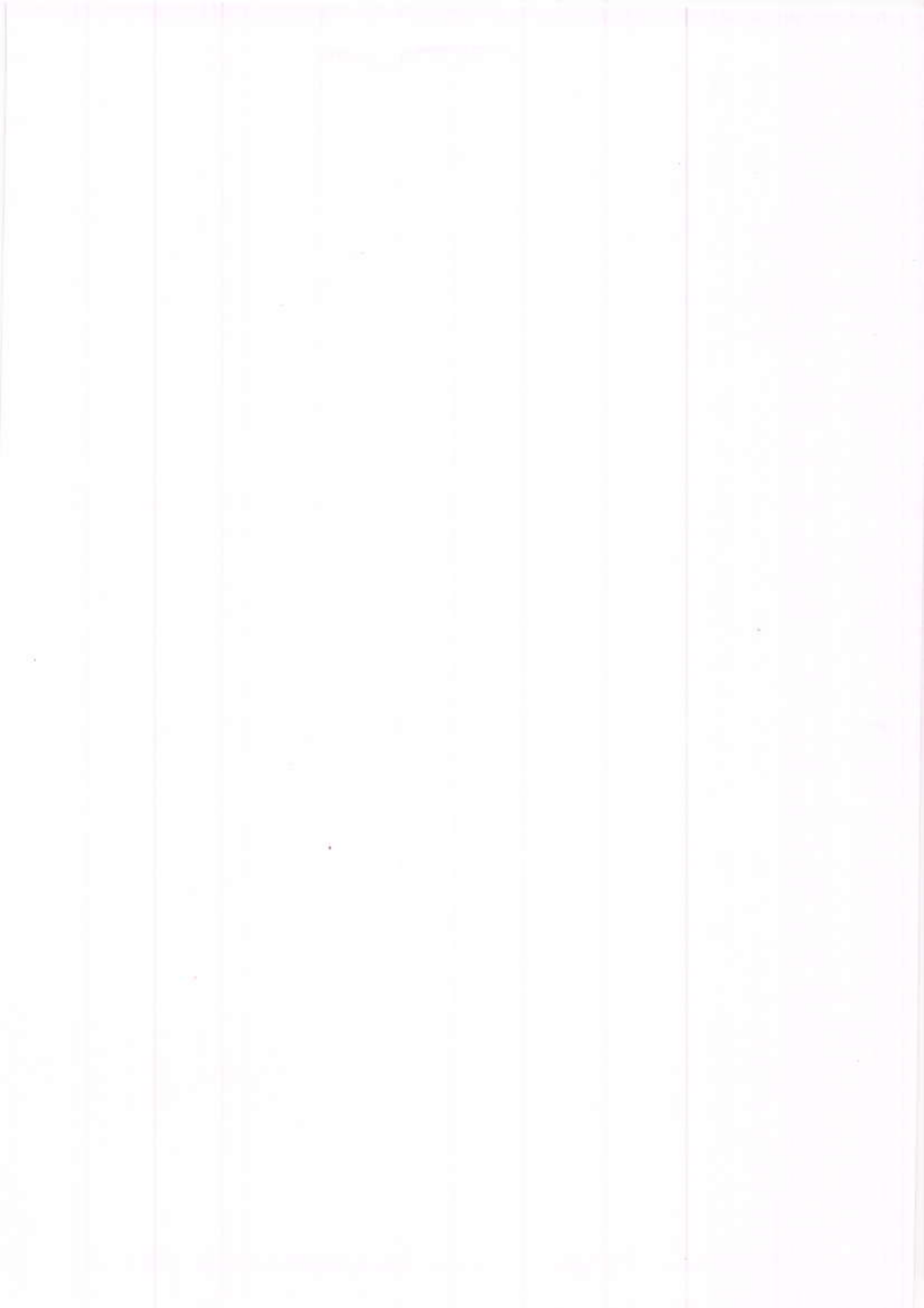### NATIONAL INSTITUTE OF TECHNOLOGY KURUKSHETRA-136119

Minutes of the 19<sup>th</sup> meeting of the Senate of National Institute of<br>Technology, Kurukshetra held on 28<sup>th</sup> February, 2012 at 11.00 AM in the Senate Hall of the Institute.

The following were present:

|       | 1. Prof. Anand Mohan<br>Director<br>NIT, Kurukshetra                                                                                                            | Chairman |
|-------|-----------------------------------------------------------------------------------------------------------------------------------------------------------------|----------|
|       | 2. Prof. Rajendra Rai<br>Head of the Department<br>Department of Economics<br>Faculty of Social Sciences<br><b>Banaras Hindu University</b><br>Varanasi-221 005 | Member   |
|       | 3. Dr. V K Arora<br>Professor & Dean (P&D)<br>Civil Engineering Department<br>NIT, Kurukshetra                                                                  | Member   |
|       | 4. Dr. V K Sehgal<br>Professor & Dean (Faculty Welfare)<br>Civil Engineering Department<br>NIT. Kurukshetra                                                     | Member   |
|       | 5. Dr. A K Gupta<br>Professor & Dean (Academic)<br>Electronics & Comm. Engg. Department<br>NIT, Kurukshetra                                                     | Member   |
|       | 6. Dr. A Swarup<br>Professor & Dean (Research & Consultancy)<br><b>Electrical Engineering Department</b><br>NIT, Kurukshetra                                    | Member   |
| $7 -$ | Dr. Brahmjit Singh<br>Professor<br>Electronics & Comm. Engg. Department<br>NIT, Kurukshetra                                                                     | Member   |
|       | 8. Dr. (Ms.) Minati Baral<br>Professor & Head<br><b>Chemistry Department</b><br>NIT, Kurukshetra                                                                | Member   |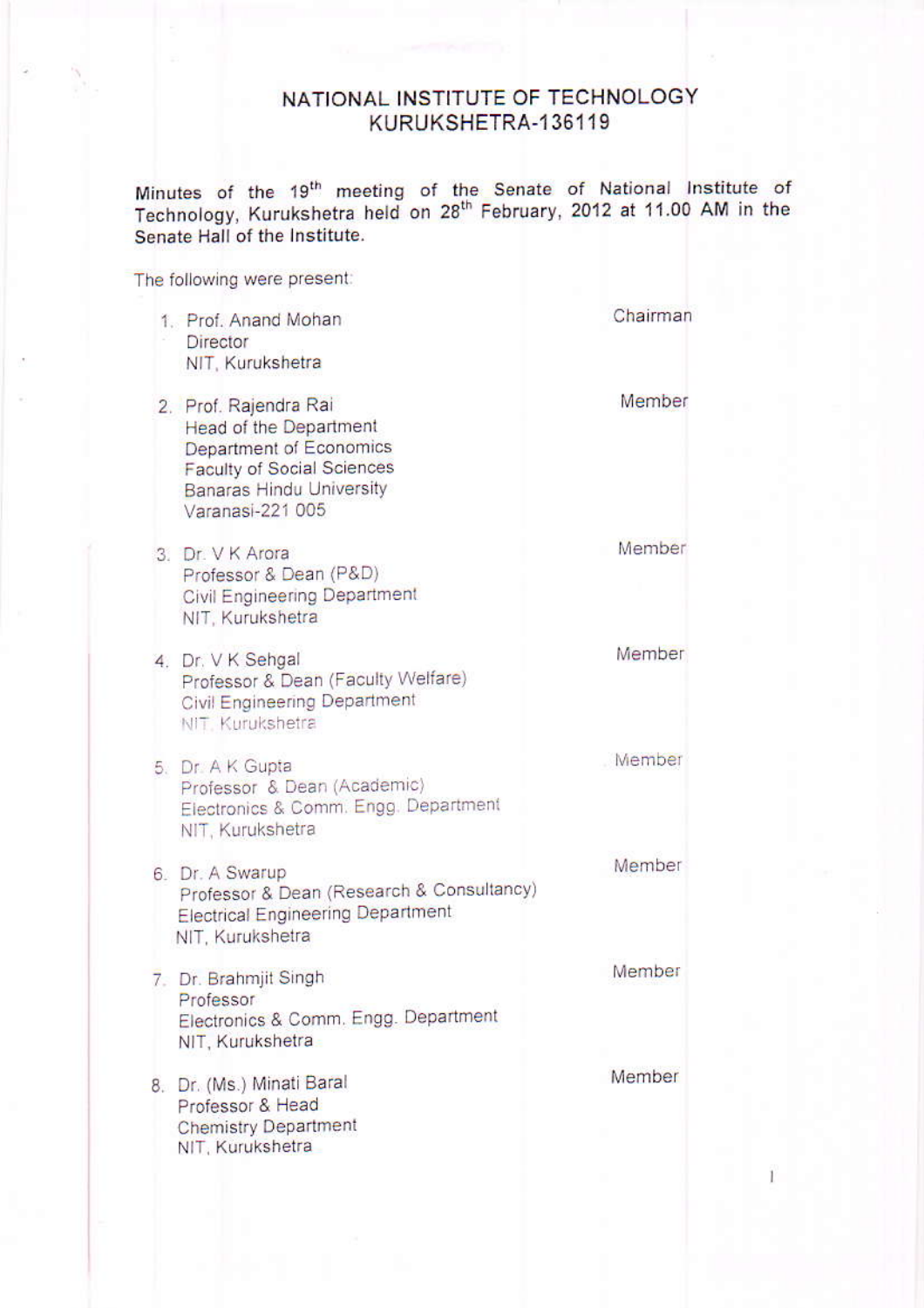| 9. Dr. D K Soni<br>Professor                                                                                   | Member |
|----------------------------------------------------------------------------------------------------------------|--------|
| Civil Engineering Department<br>NIT, Kurukshetra                                                               |        |
| 10. Dr. R C Bhattacharjee<br>Professor                                                                         | Member |
| Civil Engineering Department<br>NIT, Kurukshetra                                                               |        |
| 11. Dr. Kuldeep Kumar<br>Professor<br>Mathematics Department<br>NIT, Kurukshetra                               | Member |
| 12. Dr. N K Gupta<br>Professor & Head<br>Civil Engineering Department<br>NIT. Kurukshetra                      | Member |
| 13. Dr. S S Rattan<br>Professor<br>Mechanical Engineering Department<br>NIT, Kurukshetra                       | Member |
| 14. Dr. Sudhir Kumar<br>Professor & Head<br>Mechanical Engineering Department<br>NIT Kurukshetra               | Member |
| 15. Dr. Rajender Kumar<br>Professor & Head<br>Department of Humanities & Social Sciences<br>NIT, Kurukshetra   | Member |
| 16. Dr. S K Madan<br>Professor<br>Civil Engineering Department<br>NIT, Kurukshetra                             | Member |
| 17. Dr. H K Sharma<br>Professor<br>Civil Engineering Department<br>NIT, Kurukshetra                            | Member |
| 18. Dr. (Ms.) Lillie Dewan<br>Professor & Head<br><b>Electrical Engineering Department</b><br>NIT, Kurukshetra | Member |

 $\overline{2}$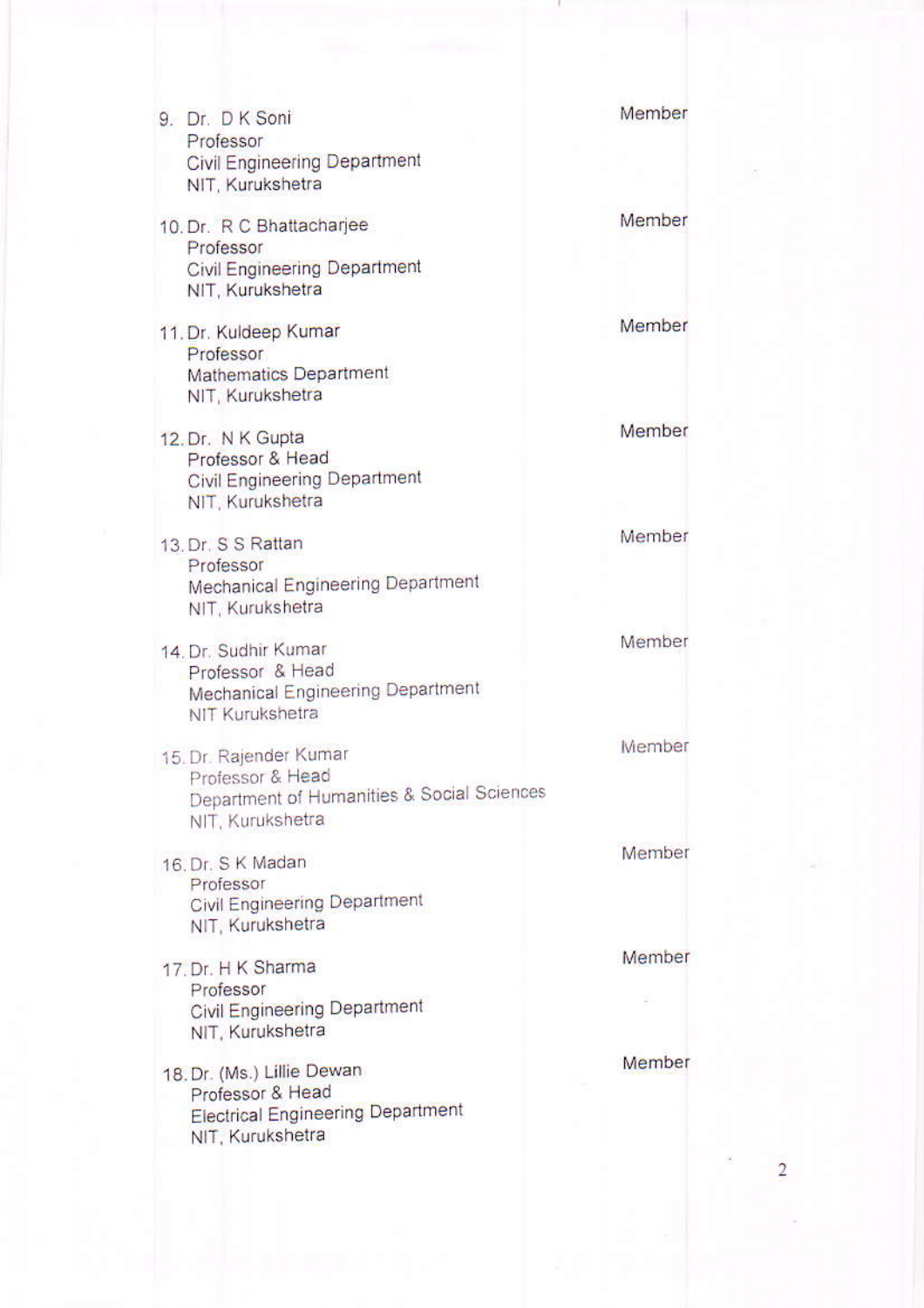| 19. Dr. S N Sachdeva                         | Member |
|----------------------------------------------|--------|
| Professor                                    |        |
| Civil Engineering Department                 |        |
| NIT, Kurukshetra                             |        |
| 20. Dr. Dixit Garg                           | Member |
| Professor                                    |        |
| Mechanical Engineering Department            |        |
| NIT, Kurukshetra                             |        |
| 21. Dr. S.K. Mahna                           | Member |
| Professor                                    |        |
| <b>Physics Department</b>                    |        |
| NIT, Kurukshetra                             |        |
| 22. Dr. B K Kaushik                          | Member |
| Professor & Head                             |        |
| <b>Physics Department</b>                    |        |
| NIT, Kurukshetra                             |        |
| 23. Dr. P J Philip                           | Member |
| Professor                                    |        |
| Department of Humanities & Social Sciences   |        |
| NIT, Kurukshetra                             |        |
|                                              | Member |
| 24. Dr. J K Quamara                          |        |
| Professor                                    |        |
| Physics Department<br>NIT, Kurukshetra       |        |
|                                              |        |
| 25. Dr. Surjit Angra                         | Member |
| Professor                                    |        |
| Mechanical Engineering Department            |        |
| NIT. Kurukshetra                             |        |
|                                              |        |
| 26. Dr. R S Bhatia                           | Member |
| Professor                                    |        |
| <b>Electrical Engineering Department</b>     |        |
| NIT, Kurukshetra                             |        |
| 27. Dr. G L Pahuja                           | Member |
| Professor                                    |        |
| <b>Electrical Engineering Department</b>     |        |
| NIT, Kurukshetra                             |        |
| 28. Dr. K K Singh                            | Member |
| Professor & Prof. I/C Acad. Affairs & Senate |        |
| Civil Engineering Department                 |        |
| NIT, Kurukshetra                             |        |
|                                              |        |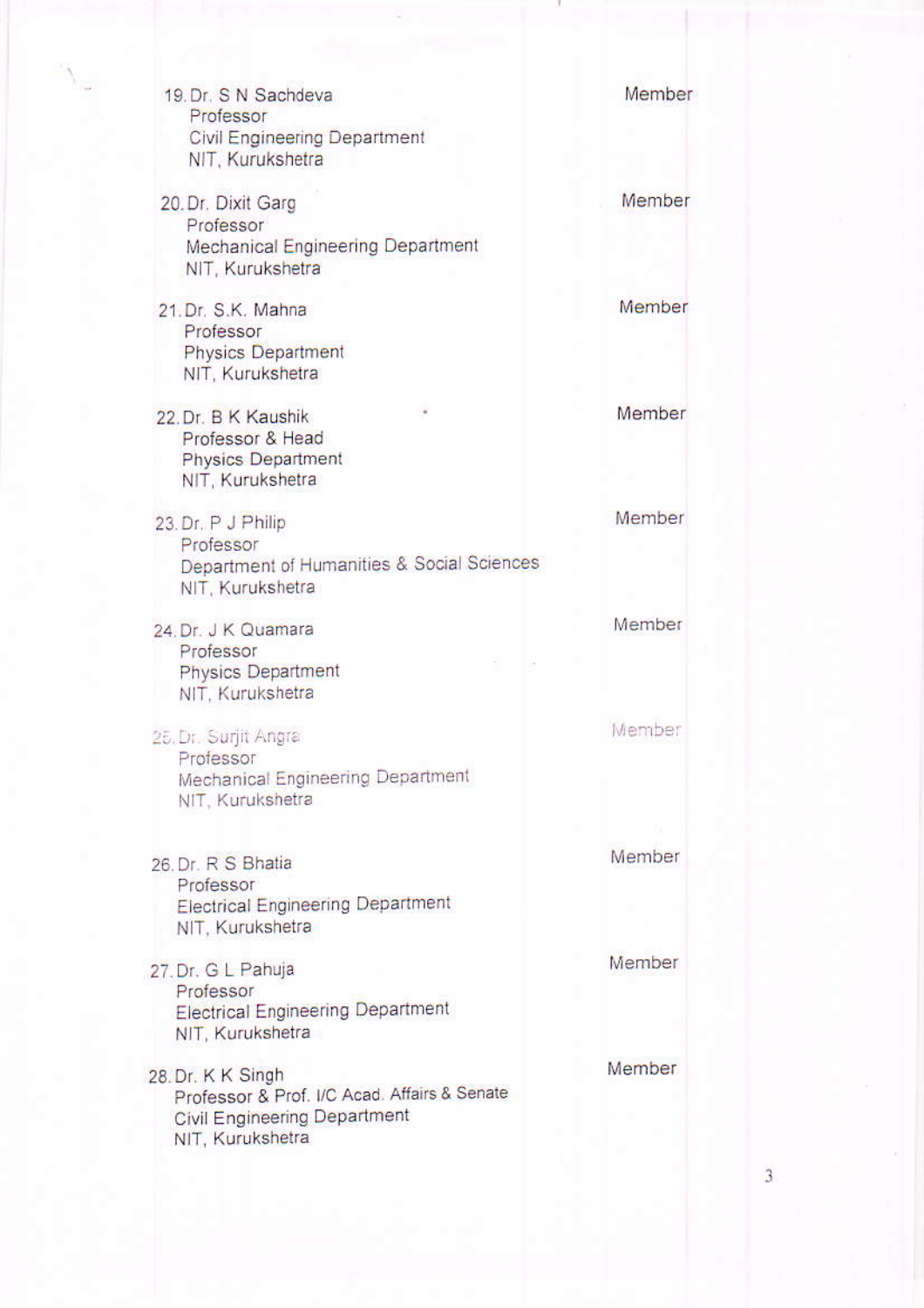| 29. Dr. Subodh Ranjan<br>Professor                                                                      | Member |
|---------------------------------------------------------------------------------------------------------|--------|
| Civil Engineering Department<br>NIT, Kurukshetra                                                        |        |
| 30. Dr. (Ms.) Ratna Dahiya<br>Professor<br><b>Electrical Engineering Department</b><br>NIT, Kurukshetra | Member |
| 31. Dr. Anupam Mittal<br>Professor                                                                      | Member |
| Civil Engineering Department<br>NIT, Kurukshetra                                                        | 595    |
| 32. Dr. Dinesh Khanduja<br>Professor                                                                    | Member |
| Mechanical Engineering Department<br>NIT, Kurukshetra                                                   |        |
| 33. Dr. R.K. Sharma<br>Professor<br>Electronics & Comm. Engineering Department<br>NIT, Kurukshetra      | Member |
| 34. Dr. O.P Sahu<br>Professor & Head<br>Electronics & Comm. Engg. Department<br>NIT, Kurukshetra        | Member |
| 35. Dr. S M Gupta<br>Professor. & COE<br>Civil Engineering Department<br>NIT, Kurukshetra               | Member |
| 36. Dr. Arun Goel<br>Professor<br>Civil Engineering Department<br>NIT. Kurukshetra                      | Member |
| 37. Dr. Diensh Kumar<br>Professor<br><b>Chemistry Department</b><br>NIT, Kurukshetra                    | Member |
| 38. Dr. D.P. Singh<br>Professor<br><b>Chemistry Department</b><br>NIT, Kurukshetra                      | Member |

 $\overline{4}$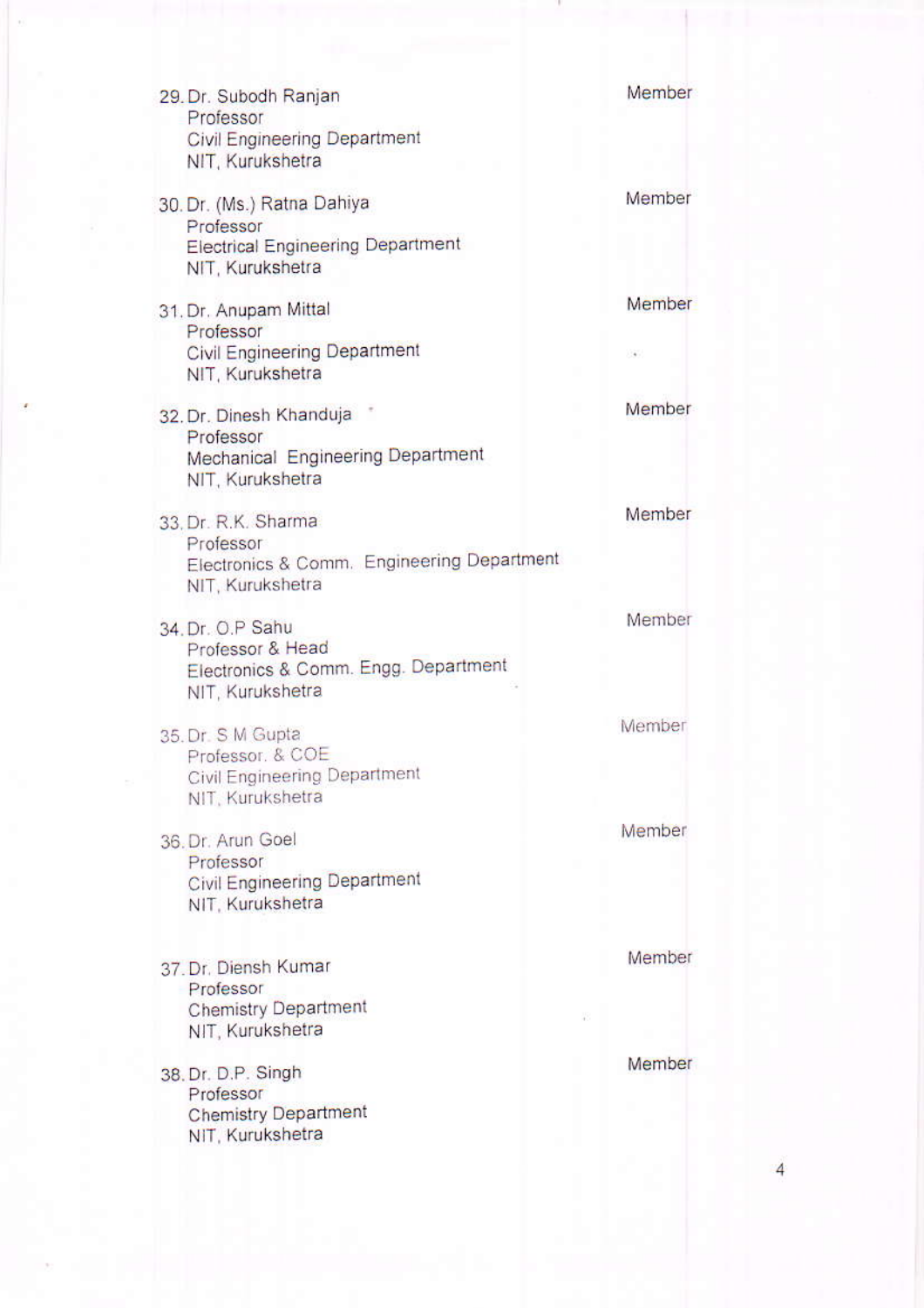| 39. Dr. Jitender Chhabra<br>Associate Professor & Head<br><b>Computer Engineering Department</b><br>NIT, Kurukshetra                        | Special Invitee |
|---------------------------------------------------------------------------------------------------------------------------------------------|-----------------|
| 40. Dr. Paras Ram<br>Associate Professor & Head<br><b>Mathematics Department</b><br>NIT, Kurukshetra                                        | Special Invitee |
| 41. Sh. G.R. Samantray<br>Registrar I/C & Secretary, Senate<br>NIT, Kurukshetra                                                             | Special Invitee |
| The following members could not attend the meeting                                                                                          |                 |
| 1. Dr. Chandra Shekhar<br>Director<br>Central Electronics Engg. Research Institute (CEERI)<br>Pilani (Raj.)                                 | Member          |
| 2. Prof. (Ms.) Shashikala Achyut Gangal<br>ISRO Chair Professor<br>Department of Electronics Science<br>University of Pune,<br>Pune-411 007 | Member          |
| 3. Dr. S K Sharma<br>Professor & Dean (Students' Welfare)<br>Mechanical Engineering Department<br>NIT, Kurukshetra                          | Member          |
| 4. Dr. K S Sandhu<br>Professor<br><b>Electrical Engineering Department</b><br>NIT Kurukshetra                                               | Member          |

# 19.1 To note the nomination of three educationists of repute as member on the Senate of the Institute

The Senate noted and welcomed the nomination of three educationists of repute as member of the Senate of the Institute for a period from 3.2.2012 to 2.2.2014.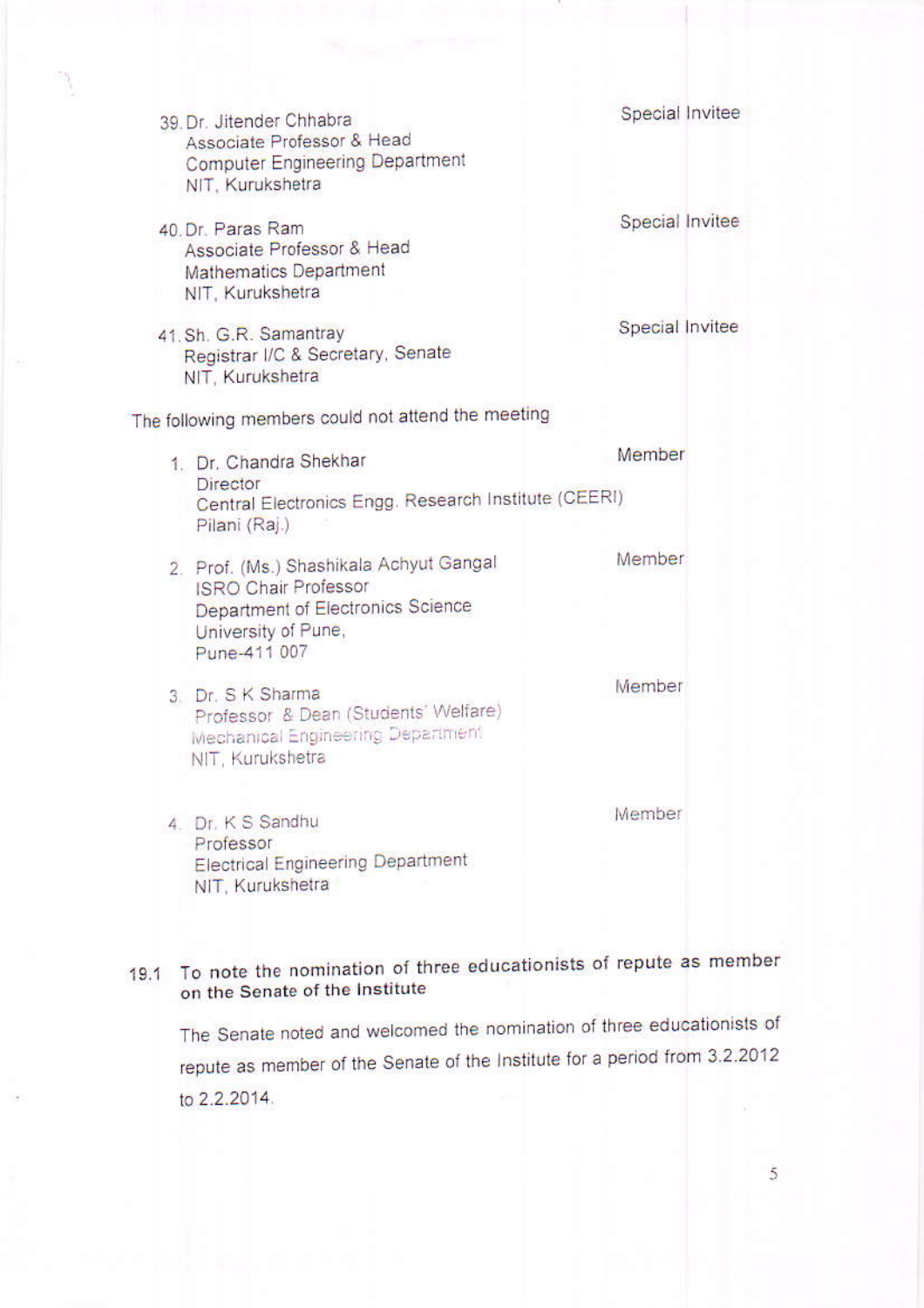# 19.2 To confirm the minutes of the 18<sup>th</sup> meeting of the Senate held on 01,11.2011

The Senate confirmed the minutes of 18<sup>th</sup> Senate Meeting held on 01.11.2011 with following observations

- i) In context of agenda item 18.3, Ph.D rules and regulations have not been placed before the Senate. The Senate decided that the same should be placed before it in its next meeting. Further the committee constituted for framing examination rules was requested to submit its report early for placing before the next Senate meeting.
- ii) In context of agenda item 18.14, the major and minor specializations in MBA Degree format are to be included. The HOD of MBA Department and Dean (Academic) were requested to finalize the degree format and get it approved from the Chairman of the Senate.

### 19.3 To note the action taken on the minutes of the  $18<sup>th</sup>$  meeting of the Senate held on 01.11.2011

The Senate noted the action taken report on the minutes of the  $18<sup>th</sup>$ meeting of the Senate held on 01.11.2011

19.4 Approval to the list of students to be awarded degrees in the  $9<sup>th</sup>$ 

The Senate approved the list of students to be awarded degrees in the  $9<sup>th</sup>$ Convocation with minor corrections.

The Senate further decided that the students who become eligible for the meent of Degree before the date of Convocation be included in the list for award of degrees.

# 19.5 Approval for the students to be awarded medals and certificates in the 9<sup>th</sup> Convocation

The Senate decided that the Academic Prizes from  $1<sup>st</sup>$  Semester to  $8<sup>th</sup>$ Semester for the session 2010-11 be awarded on the basis of SGPA. For future, the Senate constituted a committee under the Chairmanship of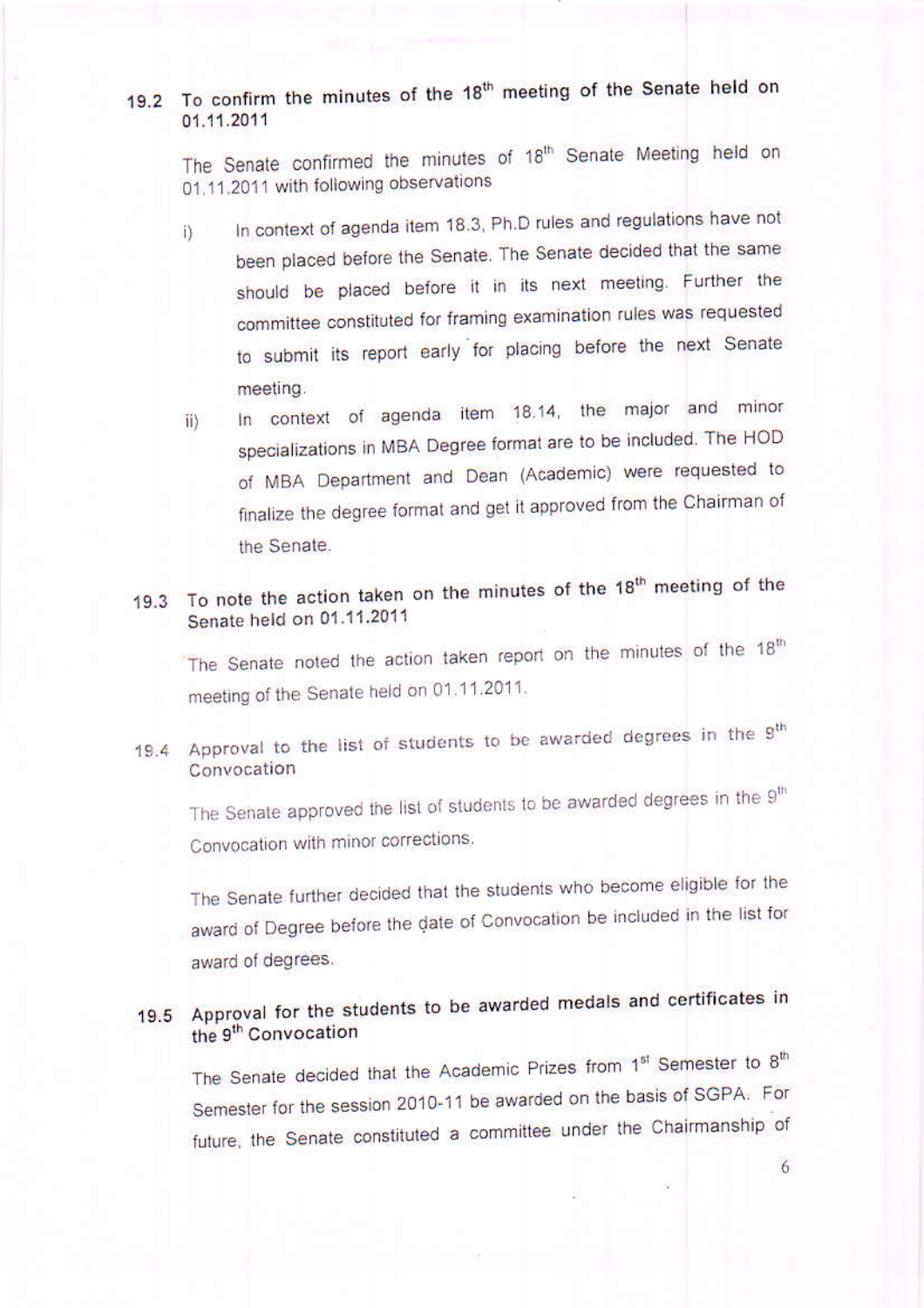Dean (Acad.) to work out the modalities for awarding the Academic Prizes to UG and PG students as per prevailing practices in IITs and other reputed NITs. The recommendations of the Committee may be placed before the Senate for consideration and decision in the matter.

Further, the Senate also formed a committee under the Chairmanship of Dean(R&C) to review the quality of projects. The said committee will also evaluate the projects of Engineering, MBA and MCA courses.

# 19.6 To note the result of B.Tech. 2007 batch students

The Senate noted the result of B.Tech. 2007 batch and requested the Heads of Departments and the Controller of Examination to compare the data presented in the item with the data available in the Department. If there is any discrepancy, the same may be intimated to the Dean (Academic).

# 19.7 Approving refund rules for hostel fee

The Senate deferred this item and referred it back to the committee for review under the Chairmanship of Dean (Students' Welfare). The said Committee was requested to go through the existing decision of the Board of Residences and submit the proposal accordingly. The prevailing practices in the other NITs should also be considered.

19.8 To consider conferment of Honorary Degree of D.Sc. (Honoris Causa) to Padmshri Dr. A. Sivathanu Pillai, Distinguished Scientist & Chief Controller, Research & Development, DRDO & Chief Executive Officer & Managing Director, BrahMos Aerospace, New Delhi

The Senate approved the conferment of D.Sc. (Honoris Causa) to Padmshri Dr. A. Sivathanu Pillai, Distinguished Scientist & Chief Controller, Research & Development, DRDO & Chief Executive Officer & Managing Director, BrahMos Aerospace, New Delhi at 9<sup>th</sup> Convocation.

19.9 To consider conferment of Honorary Degree of D.Sc. (Honoris Causa) to Dr. Chandra Shekhar, Director, Central Electronics Engineering Research Institute (CEERI), Pilani